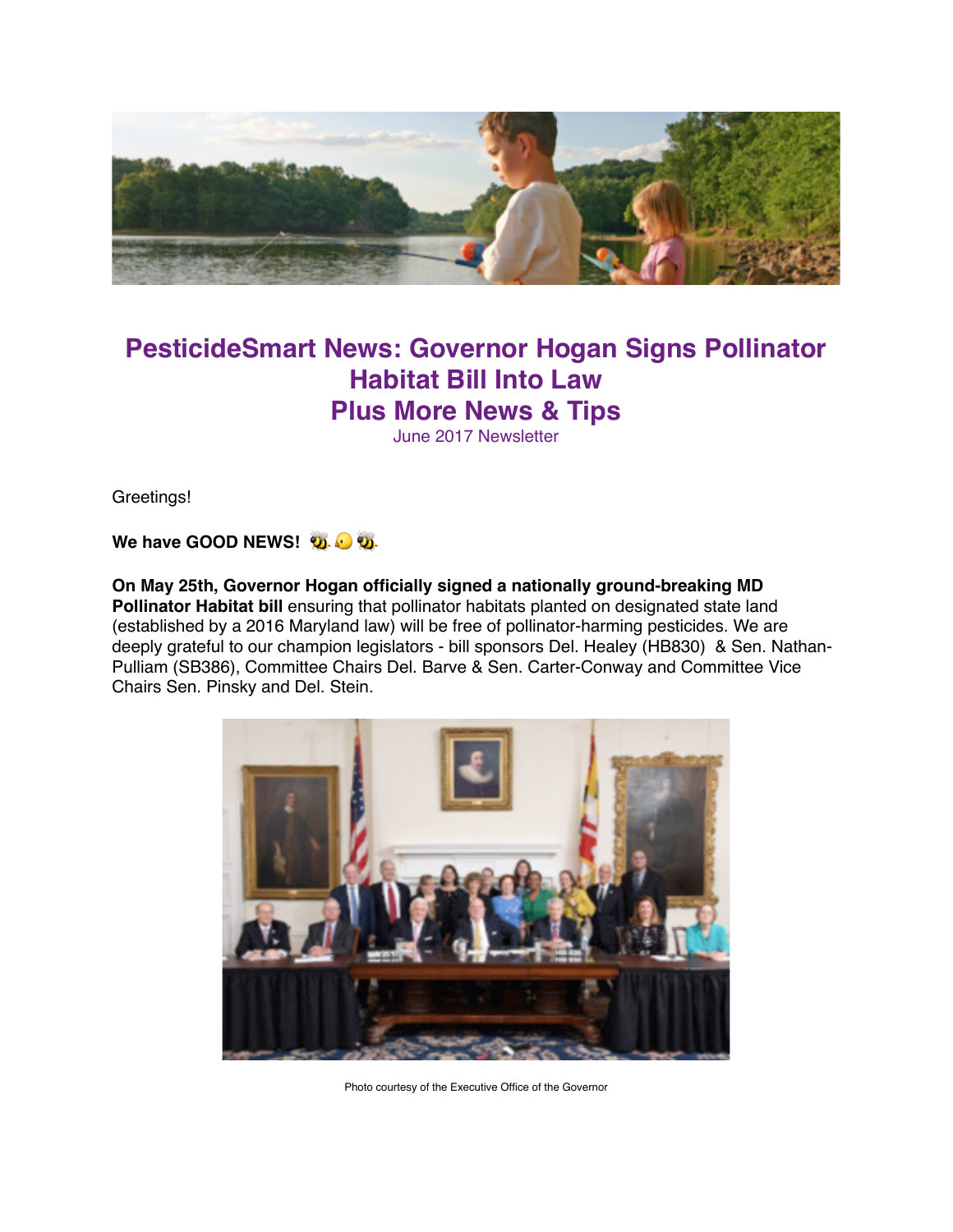**This is the first law in the country to restrict the use of pollinator-harming pesticides on government land.** The law does not allow for the use of neonicotinoid pesticides and any pesticides labeled 'toxic to bees,' or any neonicotinoid-treated plants and seeds, to be used in designated pollinator habitats on state land, which are overseen by three state agencies. Thanks to all of you that urged your legislators to support the bill and urged the Governor to sign the bill into law!

**This month's newsletter** provides mosquito season tips and breaking news regarding the efficacy of pesticides used for Zika-carrying mosquitoes, concerning and encouraging news items, great tips on getting rid of ants while supporting the good insects, and much more.

### *We have more work to do reducing the impact of pesticides on our Babies, Bees & the Bay! Please help us continue our work by making a donation today!* **[DONATE](http://mdpestnet.us12.list-manage.com/track/click?u=dcf08b5ef315f2faae2ed89b7&id=83d2b2322e&e=f5232c3d36)**



# **Take Action - Go Organic!**

**Your "organic" milk might not be organic at all**, thanks to weaknesses in the inspection system. [Read more](http://mdpestnet.us12.list-manage.com/track/click?u=dcf08b5ef315f2faae2ed89b7&id=bb47c265e6&e=f5232c3d36).

An internal USDA memo shows that **there's substantial funding available to support organic farmers, but many are unaware that it exists**. [Read more.](http://mdpestnet.us12.list-manage.com/track/click?u=dcf08b5ef315f2faae2ed89b7&id=fad6476d75&e=f5232c3d36)





Green America lists **more than 150 sources of organic cotton clothing, fabrics, towels, bedding, and more.** [Read more.](http://mdpestnet.us12.list-manage1.com/track/click?u=dcf08b5ef315f2faae2ed89b7&id=f321b721fc&e=f5232c3d36)

**We are deeply grateful for Common Market Co+Op's** [10-day Save the Bees Fundraiser,](http://mdpestnet.us12.list-manage.com/track/click?u=dcf08b5ef315f2faae2ed89b7&id=bb7111cd63&e=f5232c3d36) which highlighted protecting pollinators, distributed fact sheets to help shoppers keep their yards healthier and safer for "Babies, Bees and the Bay" and supported SOPC's work with \$4,200 in donations from shoppers.

They also raised \$1,440 from sales of a beautiful handcrafted lavender pendant by local jewelry designer Stacey Krantz of

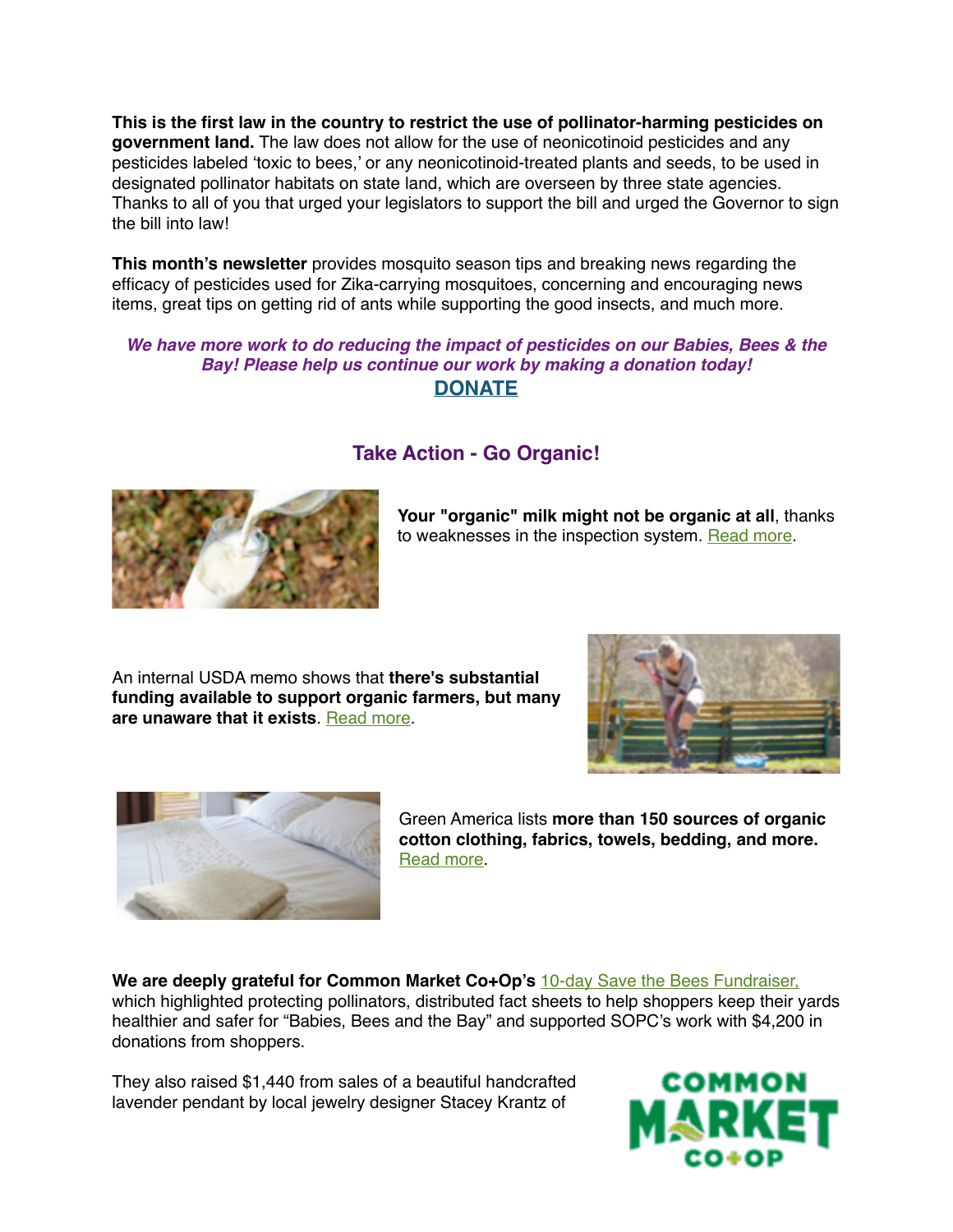InBloom Jewelry, which is [still available for sale](http://mdpestnet.us12.list-manage.com/track/click?u=dcf08b5ef315f2faae2ed89b7&id=65b473c012&e=f5232c3d36) (see details below). The Common Market, located in Frederick, Maryland, sells local certified organic produce and much, much more. They also offer classes on a wide range of subjects for healthy living and eating. Visit [www.commonmarket.coop.](http://www.commonmarket.coop)

### **Mosquito Season News & Tips**



**The mosquitoes that transmit the Zika** virus defy much of what is known about mosquitoes, which means that **controlling**  them may be a "lost cause." **[Read more](http://mdpestnet.us12.list-manage.com/track/click?u=dcf08b5ef315f2faae2ed89b7&id=c941a6e459&e=f5232c3d36).** 

Biochemist Linda Silversmith notes that "**taking just a small dose of vitamin B1** (thiamine) before you go out changes the 'flavor' of your skin and **works to repel mosquitoes**."





**For standing water you can't drain, use Mosquito Dunks or Mosquito Bits with BTI, a least toxic biological control.** BTI is a bacteria toxic only to mosquito larvae, that lasts 30 days and treats 100 square feet of surface water. Simply apply Mosquito Dunks® or Mosquito Bits to any standing water, or water garden. They are available at local hardware and home and garden stores and are an effective least-toxic biological control.

#### **Bee Buzz**

**BEWARE**: When purchasing plants that are pollinator friendly – including milkweed plants that are beneficial for birds and butterflies – make sure they have not been treated with neonicotinoid pesticides. While Home Depot does label the neonic-treated plants they still sell, these labels are not always clearly visible. **Want to make sure you are purchasing pollinator-friendly plants?** This [chart provides information on nurseries that sell neonic](http://mdpestnet.us12.list-manage2.com/track/click?u=dcf08b5ef315f2faae2ed89b7&id=b0480fe436&e=f5232c3d36)free seeds, seedlings and plants.

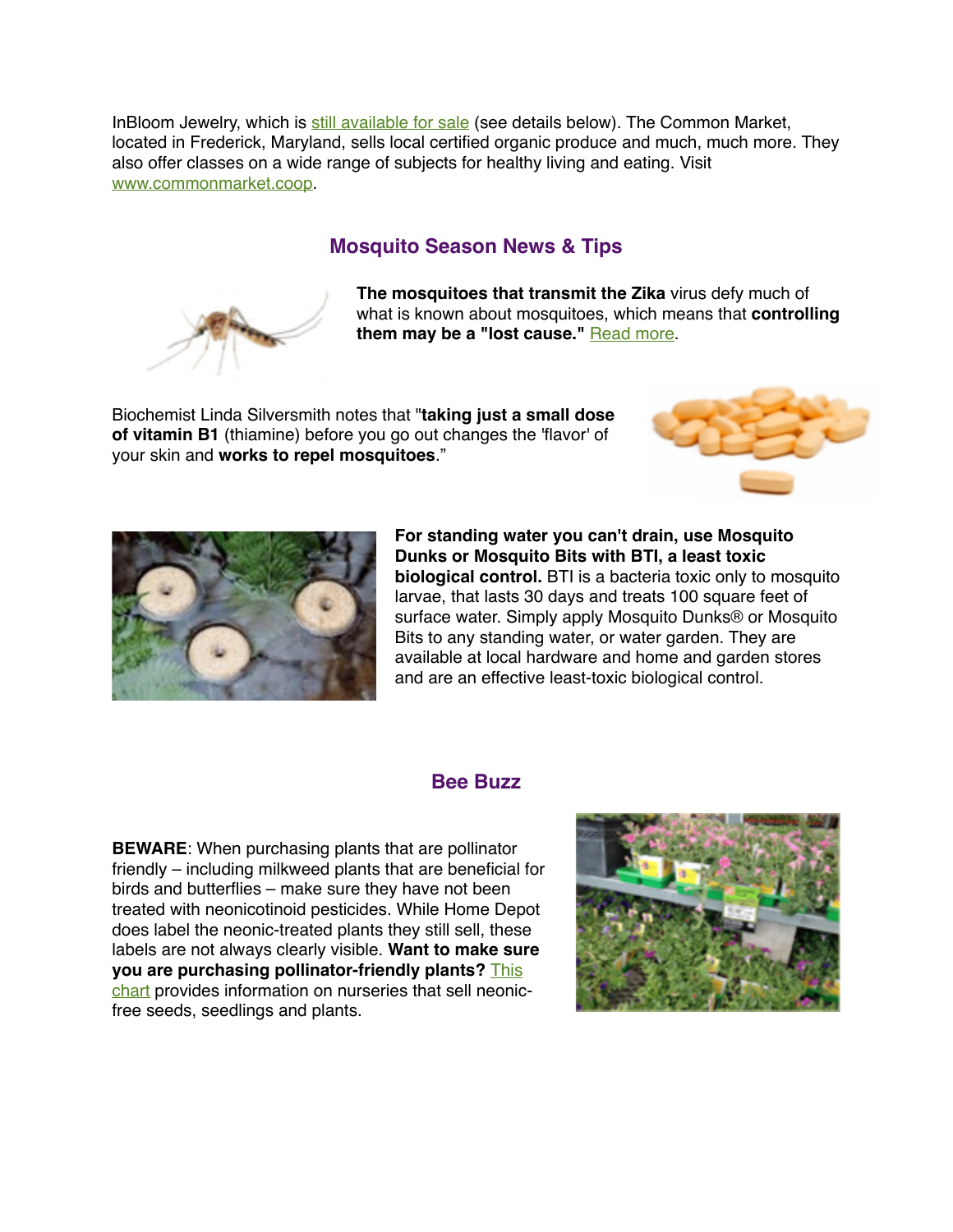

**Wal-Mart and True Value will be phasing out beekiiling neonicotinoids** (Ace Hardware, however, lags behind). [Read more](http://mdpestnet.us12.list-manage.com/track/click?u=dcf08b5ef315f2faae2ed89b7&id=f1d529fa1e&e=f5232c3d36).

**Thiamethoxam, a neonicotinoid, has been found to reduce egg development in queen bees**, which could dangerously impact bee populations. [Read more.](http://mdpestnet.us12.list-manage1.com/track/click?u=dcf08b5ef315f2faae2ed89b7&id=169573514c&e=f5232c3d36)

**Want to help us protect our Bees, Birds and other Pollinators? 50% of every sale of this lavender pendant necklace will be donated** directly to Common Market's "Save The Bees" fundraiser for Maryland Pesticide Education Network's Smart on Pesticides Campaign. [Click here](http://mdpestnet.us12.list-manage.com/track/click?u=dcf08b5ef315f2faae2ed89b7&id=2f169952b3&e=f5232c3d36).



### **Pesticide News**



A new study finds **correlations between glyphosate (Roundup) exposure and significant pregancy issues.** [Read more.](http://mdpestnet.us12.list-manage1.com/track/click?u=dcf08b5ef315f2faae2ed89b7&id=7a59f210de&e=f5232c3d36)

Another study finds **connections between glyphosate and Monarch butterfly deaths**. [Read more](http://mdpestnet.us12.list-manage.com/track/click?u=dcf08b5ef315f2faae2ed89b7&id=f3aa9089c2&e=f5232c3d36).

**Neonicotinoids were a key factor in the recent reduction in numbers of farmland birds.** [Read more.](http://mdpestnet.us12.list-manage.com/track/click?u=dcf08b5ef315f2faae2ed89b7&id=67e04e9cf1&e=f5232c3d36)

**Neonics can also persist in water for a very long time,**  potentially threatening the food chain for wildlife. [Read more](http://mdpestnet.us12.list-manage.com/track/click?u=dcf08b5ef315f2faae2ed89b7&id=62441d772d&e=f5232c3d36).





EPA chief **Scott Pruitt has denied a ban on chlorpyrifos**, a pesticide **strongly linked to**  developmental problems in children. [Read more.](http://mdpestnet.us12.list-manage1.com/track/click?u=dcf08b5ef315f2faae2ed89b7&id=ef609b49ca&e=f5232c3d36)